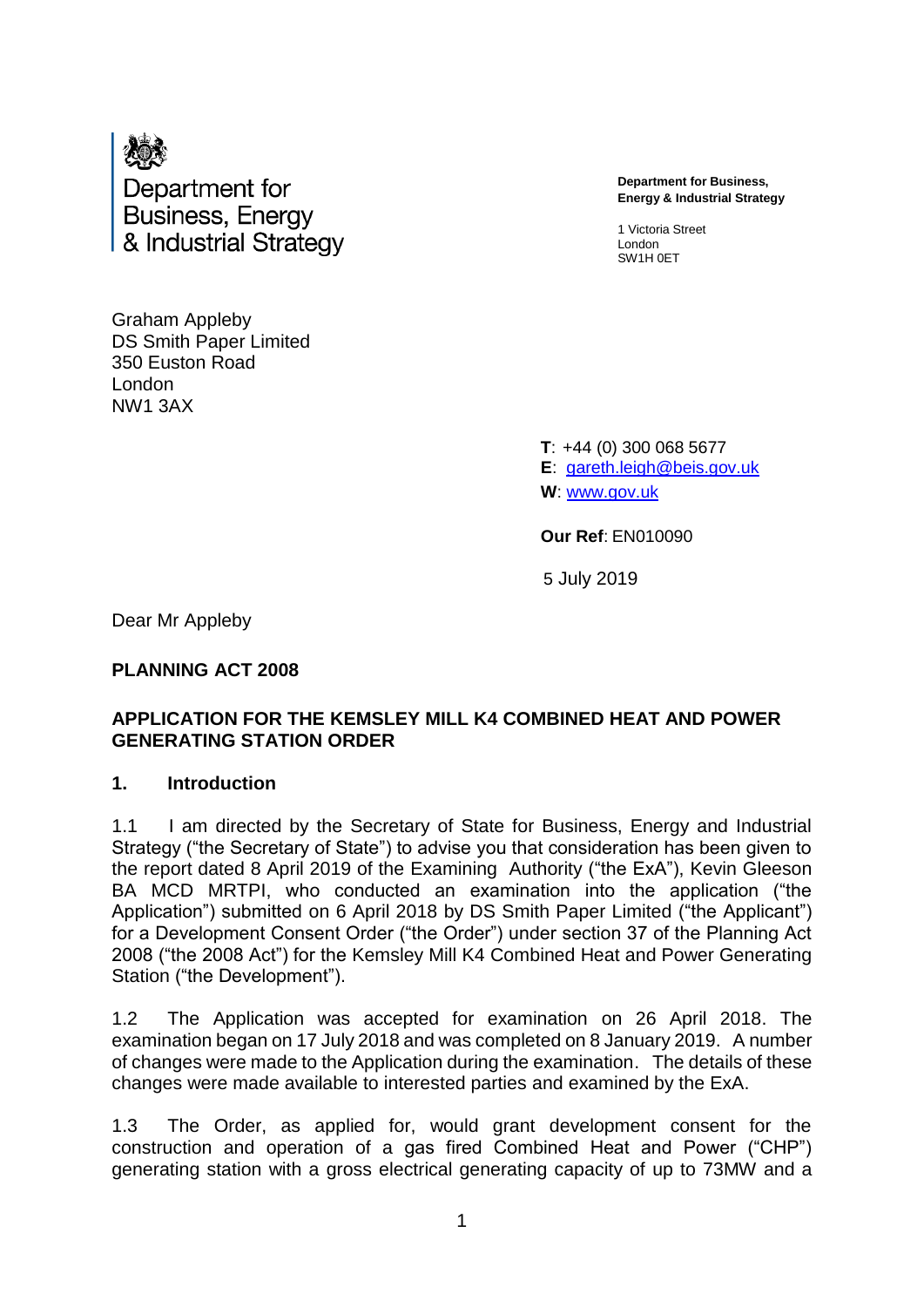steam generating capacity of 105MWth situated on land within the boundary of the Kemsley Paper Mill located near Sittingbourne in Kent. The Development would comprise:

- Work No. 1 the construction of one combined cycle generating station including one gas turbine and a heat recovery steam generator and additional plant components;
- Work No. 2 the retention, connection into and continued use of a range of on-site existing infrastructure systems within the Mill complex including water pipework, water treatment plants, six package boilers and surface water outfalls, electricity and gas grid connections, a control room and fire pumps;
- Work No. 3 a construction compound and laydown area;
- Work No.  $4$  the retention and continued use of internal access and haulage road;
- Work No.  $5 -$  the decommissioning (though not the removal) of the existing gas-fired, CHP generating station (K1); and
- miscellaneous works such as site clearance, temporary vehicle parking, construction fencing and the relocation of existing below ground apparatus (for example, drains and cabling).

1.4 Published alongside this letter on the Planning Inspectorate's website<sup>1</sup> is a copy of the ExA's Report of Findings and Conclusions and Recommendation to the Secretary of State ("the ExA's Report"). The ExA's findings and conclusions are set out in Chapters 4 - 6 of the ExA's Report, and the ExA's summary of conclusions and recommendation is at Chapter 8.

# **2. Summary of the ExA's Report and Recommendation**

2.1 The ExA assessed and tested a range of issues during the Examination, which are set out in the ExA's Report under the following broad headings:

- Legal and Policy context, including consideration of the relevant National Policy Statements, European, National and Local Law and policy (Chapter 3);
- Main planning issues arising from the Application and during Examination (Chapter 4) which includes consideration of the Environmental Impact Assessment ("EIA"); air quality; ecology; Habitats Regulations Assessment ("HRA"); archaeology and cultural heritage; ground conditions; landscape and visual; noise and vibration; traffic and transport; and, water environment;

<sup>1</sup> <https://infrastructure.planninginspectorate.gov.uk/projects/south-east/kemsley-paper-mill-k4-chp-plant/>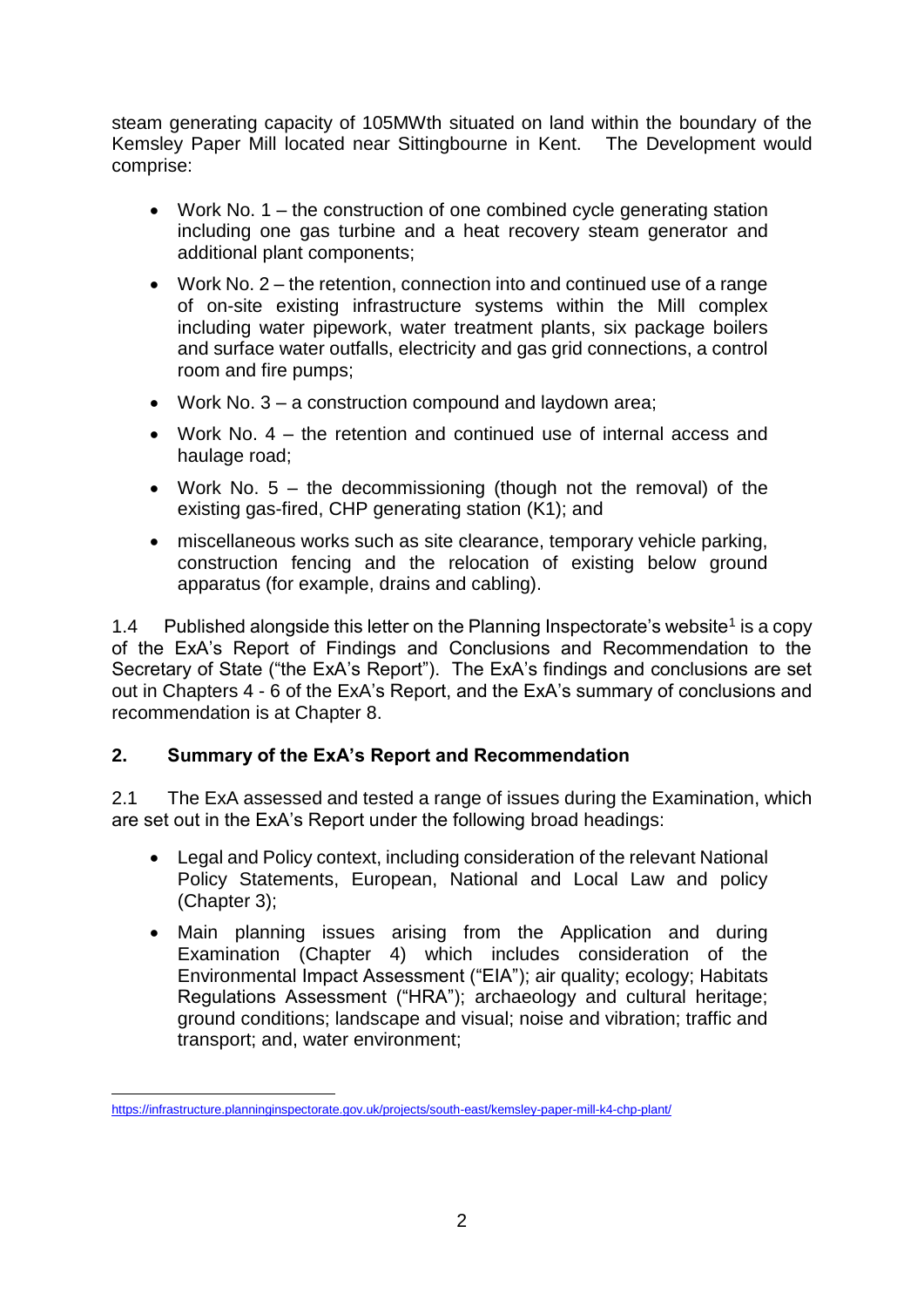- Findings and Conclusions in relation to the Habitats Regulations Assessment (Chapter 5);
- Conclusions on the case for Development Consent (Chapter 6); and
- Draft Development Consent Order and related matters;

2.2 For the reasons set out in the Summary of Findings and Conclusions (Chapter 8) of the ExA's Report, the ExA recommends that the Order be made in the form set out in Appendix D to the ExA's Report.

2.3 The Secretary of State notes that the ExA drew to his attention the fact that the Applicant made changes to the Application during Examination. The changes were primarily to the draft DCO and an amendment to the height of the gas turbine building. The ExA concluded that the changes did not result in any material difference in the project that was applied for. The Secretary of State agrees with the ExA in respect of this matter.

# **3. Summary of the Secretary of State's Decision**

3.1 The Secretary of State has decided under section 114 of the 2008 Act to make, with modifications, an Order granting development consent for the proposals in the Application. This letter is a statement of reasons for the Secretary of State's decision for the purposes of section 116 of the 2008 Act and the notice and statement required by regulation 31(2) of the Infrastructure Planning (Environmental Impact Assessment) Regulations 2017 ("the 2017 Regulations").

# **4. Secretary of State's Consideration of the Application**

4.1 The Secretary of State has considered the ExA's Report and all other material considerations. The Secretary of State`s consideration of the ExA's Report is set out in the following paragraphs. All numbered references, unless otherwise stated, are to paragraphs of the ExA Report (in the form "[ER X.X.X]").

4.2 The Secretary of State has had regard to the Local Impact Reports ("LIR") submitted by Swale Borough Council [ER 3.10 and ER 4.3], the Development Plan [ER 3.11], environmental information as defined in Regulation 3(1) of the 2017 Regulations and to all other matters which are considered to be important and relevant to the Secretary of State's decision as required by section 104 of the 2008 Act. In making the decision, the Secretary of State has complied with all applicable legal duties and has not taken account of any matters which are not relevant to the decision.

4.3 The Secretary of State notes eight relevant representations were made by statutory authorities, non-statutory authorities and a local resident. Written Representations, responses to questions and oral submissions made during the Examination were also taken into account by the ExA. Except as indicated otherwise in the paragraphs below, the Secretary of State agrees with the findings, conclusions and recommendations of the ExA as set out in the ExA Report, and the reasons for the Secretary of State's decision are those given by the ExA in support of his conclusions and recommendations.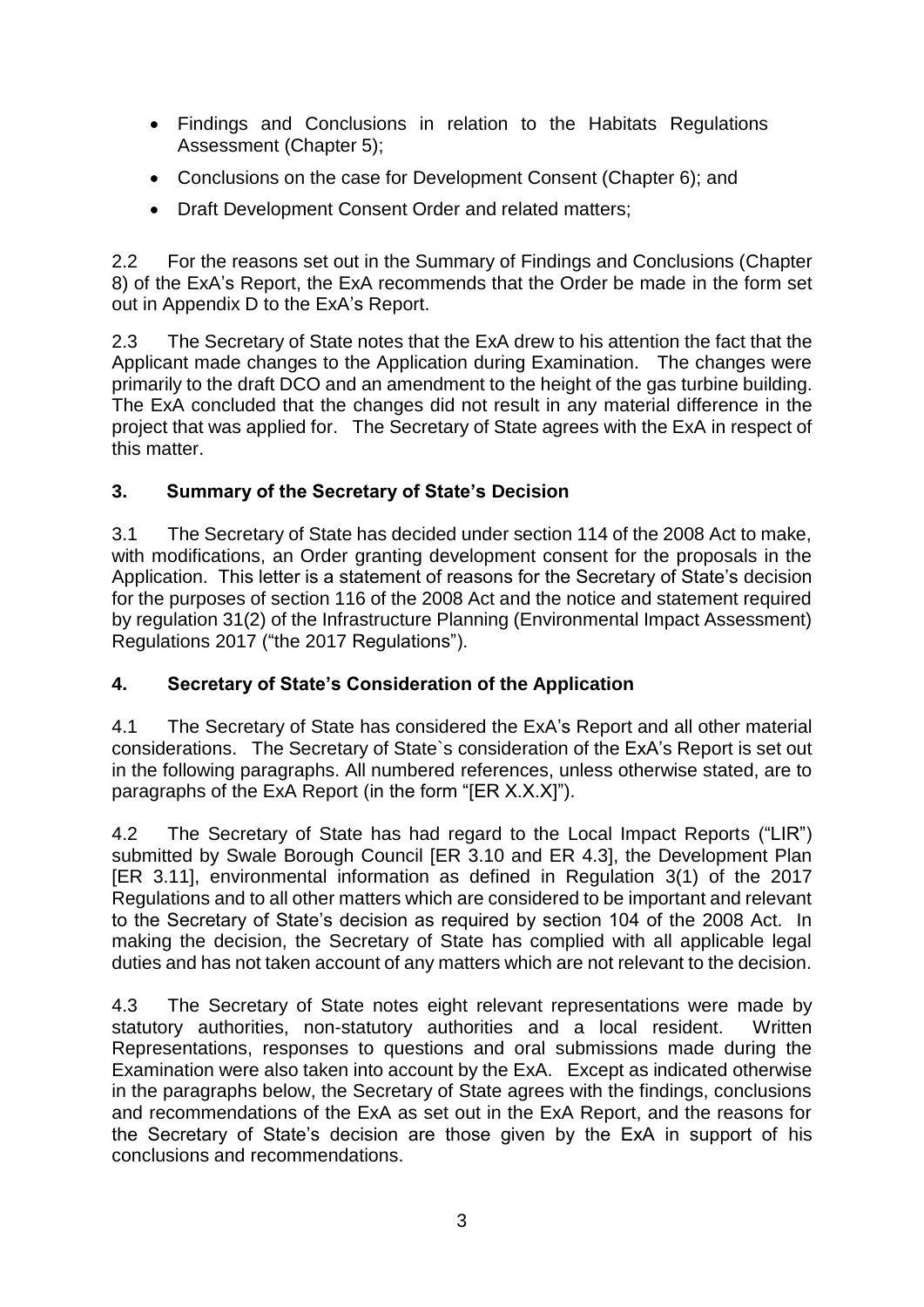### National Policy Statements, Need for the Development and Examination of Alternatives

4.4 After having regard to the comments of the ExA set out in Chapter 6 [ER 6.2.6] of the ExA's Report, and in particular the conclusions both on the need for the Development and examination of alternatives and the case for development consent in Chapters 4 and 6, the Secretary of State is satisfied that, in the absence of any adverse effects which are unacceptable in planning terms, making the Order would be consistent with energy National Policy Statements ("NPS") EN-1 (the Overarching NPS for Energy) and EN-2 (the NPS for Fossil Fuel Electricity Generating Infrastructure). Taken together, these NPSs set out a national need for development of new nationally significant electricity generating infrastructure of the type proposed by the Applicant. The Secretary of State notes that the ExA is satisfied that the Applicant has given consideration to design and to alternatives to the proposed Development, and that the requirements of NPS EN-1 in this regard have been met [ER 4.4.7 – 4.4.14].

## Carbon Capture Readiness

4.5 As set out in NPSs EN-1 and EN-2, all commercial scale fossil fuel generating stations with a gross generating capacity of 300MW or more have to be 'Carbon Capture Ready' ("CCR"). Applicants are required to demonstrate that their proposed development complies with guidance issued by the Secretary of State in November 2009<sup>2</sup> or any successor to it.

4.6 As this Application seeks consent for a generating station with an output of up to 73MW, the Secretary of State is satisfied that this is not a development to which the CCR requirement applies.

### Combined Heat and Power ("CHP")

1

4.7 NPS EN-1 requires that applications for thermal generating stations under the Planning Act 2008 should either include CHP or evidence that opportunities for CHP have been fully explored where the proposal is for a generating station without CHP. The Secretary of State notes that the proposed Development is designed as a CHP project to provide steam to a local paper mill facility.

4.8 The Secretary of State notes that the ExA records that CHP is recognised as being particularly suited to paper mills [ER 6.3.5] and that EN-1 indicates significant weight should be given to these projects. Further, the ExA records that a new CHP plant would result in lower Greenhouse Gas emissions than would arise if the existing plant was upgraded. The Secretary of State is satisfied that the use of CHP in this case would provide significant benefits.

<sup>&</sup>lt;sup>2</sup> Carbon Capture Readiness A guidance note for Section 36 Applications URN09D/810 [https://www.gov.uk/government/uploads/system/uploads/attachment\\_data/file/43609/Carbon\\_capture\\_readiness\\_](https://www.gov.uk/government/uploads/system/uploads/attachment_data/file/43609/Carbon_capture_readiness_-_guidance.pdf) quidance.pdf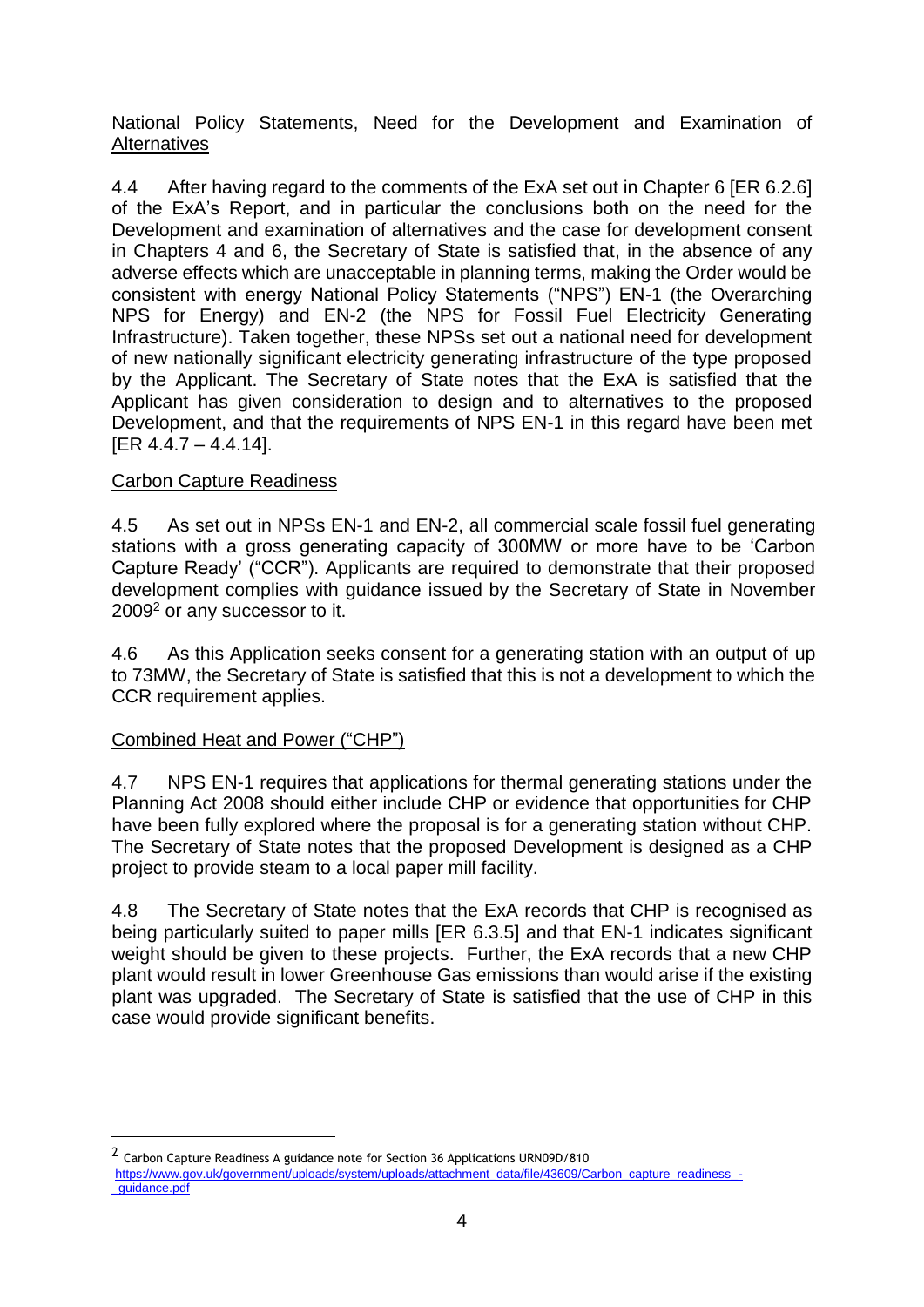## Other Matters

4.9 EN-1 acknowledges the potential impact of electricity generating developments but notes that a balancing exercise must be carried out to weigh the public benefits of those developments and any harm caused. As noted by the ExA, EN-1 indicates that the Secretary of State should start with a presumption in favour of granting consent to applications for energy Nationally Significant Infrastructure Projects unless any more specific and relevant policies set out in the relevant National Policy Statements clearly indicate that consent should be refused. The ExA concludes that given the substantial positive benefits by meeting national need for additional electricity generation capacity identified in EN-1, the benefits of granting the Development outweigh any localised adverse effects and recommends that development consent should be granted. The Secretary of State agrees with the ExA's conclusion.

## Landscape and Visual Impacts

4.10 The ExA notes [ER 4.12.2] that EN-1 sets out that "virtually all nationally significant energy infrastructure projects will have effects on the landscape" and that the aim of developers should be to "minimise harm, providing reasonable mitigation where possible and appropriate". The ExA continues [ER 4.12.3] that it is "necessary to judge whether the [landscape and visual] effects outweigh the benefit of the project".

4.11 The Applicant assessed that while there would be no significant adverse visual or landscape impacts from individual locations in the vicinity of the Development, a person walking along the Saxon Shore Way designated footpath would encounter a much greater degree of impact. The Applicant did not offer any mitigation as it felt that it would not be possible to achieve a meaningful reduction in impact.

4.12 The ExA [ER 4.12.18] notes that the Local Impact Report prepared by Swale Borough Council concludes that the Development would not add any adverse visual or landscape effects to the existing industrial cluster of building. The ExA also notes that the design features of the Development – including the colour scheme – would be subject to approval by Swale Borough Council and that the final agreed design might lead to mitigation of the impacts. The ExA concluded [ER 4.12.24] that "given the nature and magnitude of that impact it is not considered that the visual and cumulative effects would outweigh the benefits of the Project". The Secretary of State agrees with that assessment.

### Amended Application

4.13 During the course of the examination of the Application, the Applicant identified a discrepancy with one of the parameters included in a table in the draft Order which required an increase in the height of the gas turbine building from 9.9 metres to 14.5 metres.

4.14 The ExA [ER 4.2.7] records an objection to the proposed Development submitted during the examination on the basis that the changes to the Proposed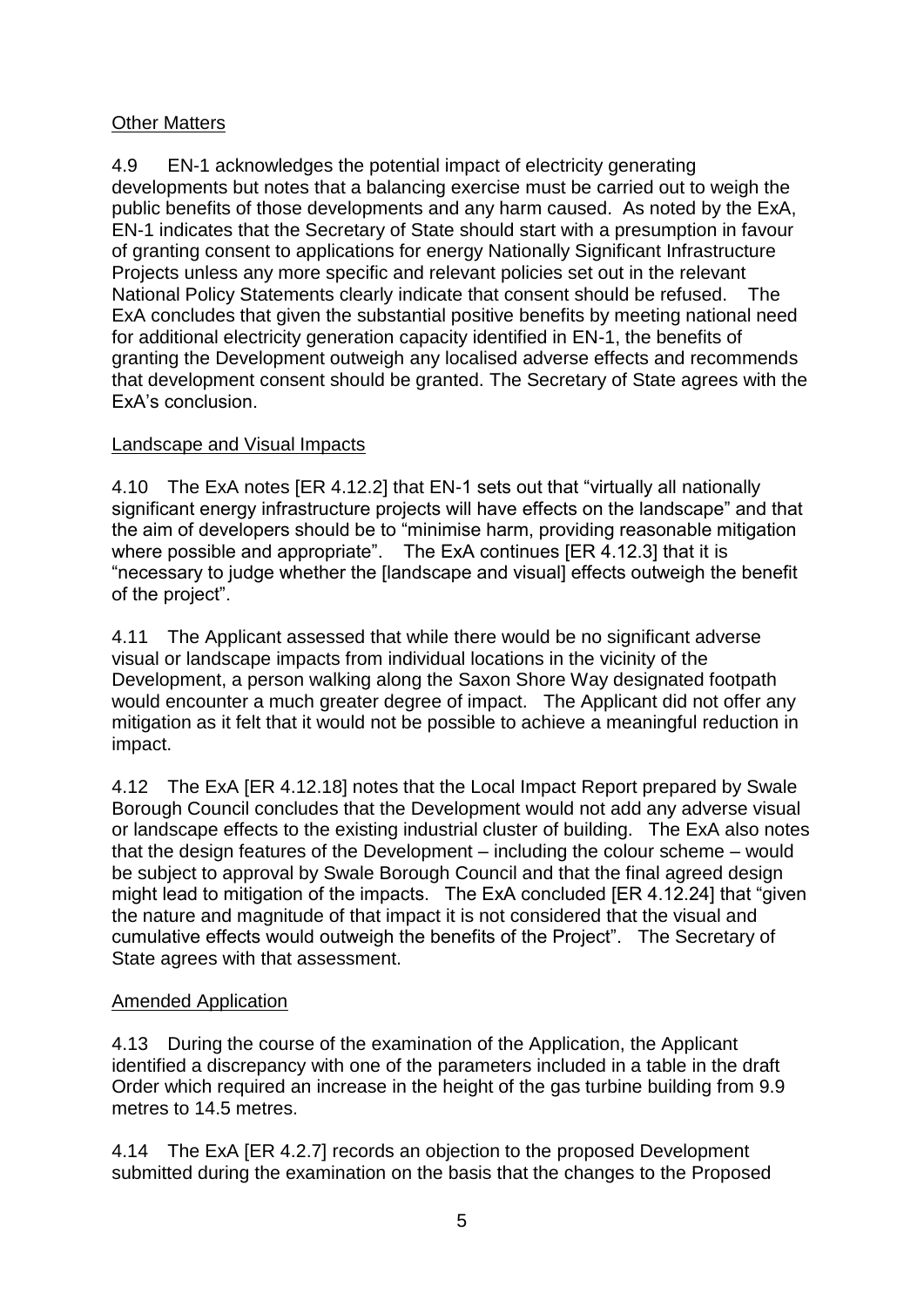Development meant that it was no longer a replacement for an existing installation but one which would be much larger and have greater impacts than that originally proposed. However, the ExA concluded that the extent of revisions would not result in a change of any material significance. The Secretary of State agrees with the ExA`s assessment.

### Electrical Generating Capacity

4.15 The Secretary of State considered that it was not clear from reading the ExA's Report whether the figures stated for the electrical generating capacity of the Development were gross or net and what the maximum capacity would be. The Applicant was, therefore, asked to clarify these points. In response, the Applicant confirmed that the maximum generating capacity of the proposed Development would be 73MW gross.

### Construction Hours

4.16 The Secretary of State notes that one section of Requirement 10 of the draft Order submitted to the Secretary of State by the ExA provides that, save in emergencies, construction works can only take place within specified hours unless agreed by Swale District Council. However, the draft DCO as submitted also included a provision that permits construction works which do not cause noise that is audible at the boundary of the Order limits – the geographical extent of the proposed Development – to take place outside these times. These works were not specified in the draft Order provided to the Secretary of State by the ExA and did not require prior approval before being carried out. The Secretary of State considered that the wording of the Requirement as drafted by the ExA did not provide sufficient assurance that the noise impacts of the construction of the proposed Development could be properly controlled. The Secretary of State, therefore, asked the Applicant and Swale District Council for their views on whether it was necessary to amend the Requirement to provide for suitable controls to be put in place.

4.17 The Applicant and Swale District Council responded with an agreed proposed amendment to Requirement 10 that removed the wording which would have permitted works outside the specified construction times without consent. In light of the responses received, the Secretary of State is content with the proposed change and has incorporated it into the Order that he is approving.

### The Planning Balance

4.18 The Secretary of State notes that the ExA considered the planning balance in drawing his conclusion on whether the Application should be granted [ER 6.3.1.- 6.3.9]. The Secretary of State further notes, in particular, that the ExA highlighted the potential adverse visual and landscape impacts of the proposed Development when viewed from certain vantage points along the Saxon Shore Way which cannot be entirely mitigated.

4.19 The Secretary of State is aware that the ExA also notes the benefits of the scheme and its conformity to the main principles of EN-1 and EN-2 and that the ExA`s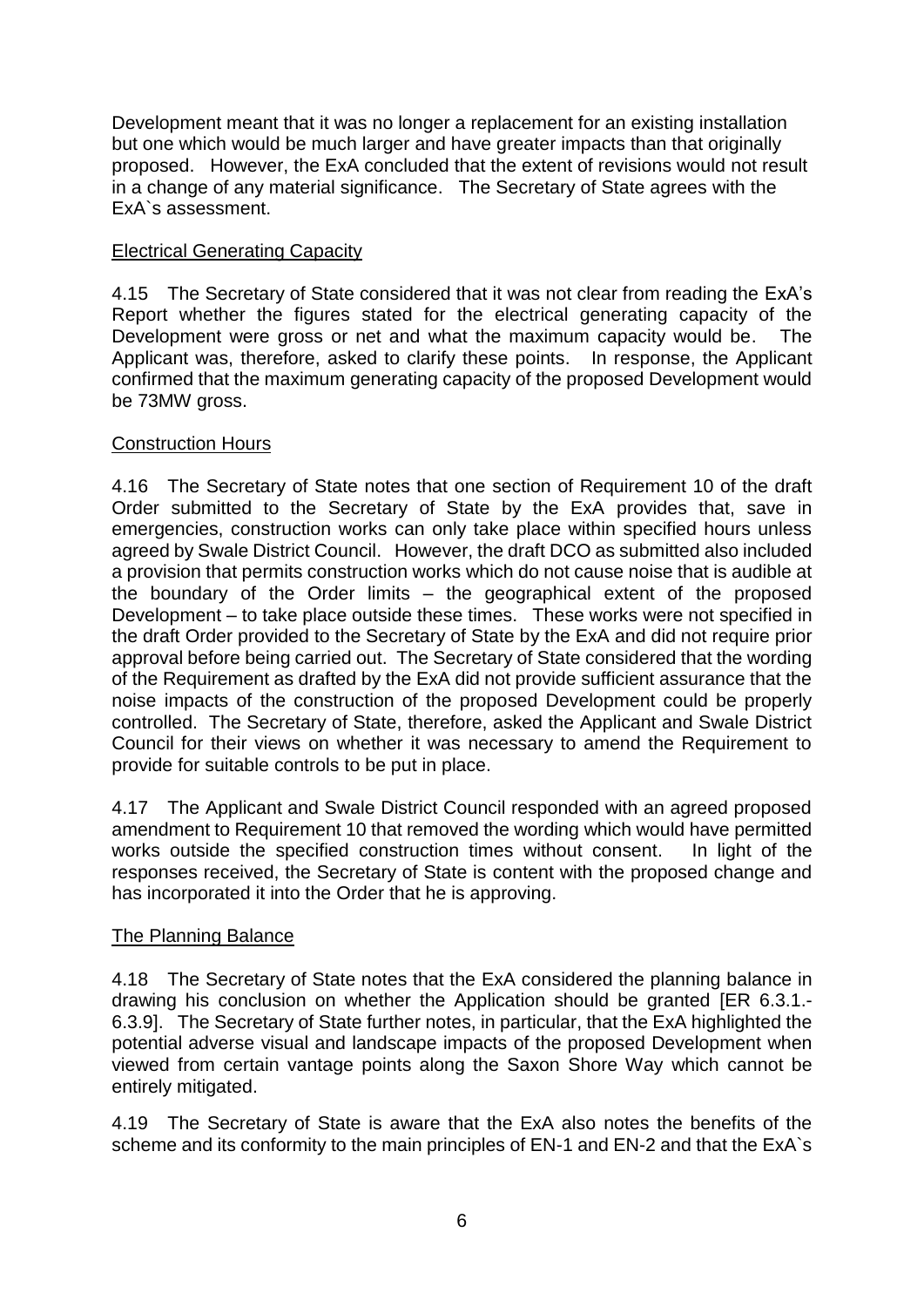overall conclusion is that the proposed Development is acceptable. The Secretary of State accepts the ExA's conclusions in respect of the proposed Development.

# **5. Biodiversity and Habitats**

5.1 The proposed Development is not directly connected with, or necessary to, the management of a European site. Therefore, under Regulation 63 of The Conservation of Habitats and Species Regulations 2017 and Regulation 28 of the Conservation of Offshore Marine Habitats and Species Regulations (as amended) ("the Habitats Regulations"), the Secretary of State is required (as competent authority) to consider whether the Development would be likely, either alone or in combination with other plans and projects, to have a significant effect on a European site. If likely significant effects cannot be ruled out, then the Secretary of State must undertake an Appropriate Assessment ("AA") addressing the implications for the European site in view of its conservation objectives. This process is collectively known as a Habitats Regulations Assessment ("HRA"). In light of any such assessment, the Secretary of State may grant development consent only if it has been ascertained that the Development will not, either on its own or in combination with other plans or projects, adversely affect the integrity of such a site unless there are no feasible alternatives or imperative reasons of overriding public interest apply.

5.2 The Secretary of State notes the ExA records that the Applicant used a 10km radius from the proposed Development to identify European sites for consideration of potential impacts based on air emission guidance published by the Environment Agency and the Department for the Environment, Food and Rural Affairs. Eight sites were identified within this radius and assessed against a number of 'impact pathways':

- Medway Estuary and Marshes Special Protection Area ("SPA");
- Medway Estuary and Marshes Ramsar site;
- Thames Estuary and Marshes SPA;
- Thames Estuary and Marshes Ramsar site;
- Queendown Warren Special Area of Conservation;
- Outer Thames Estuary SPA;
- Swale SPA; and
- Swale Ramsar site

5.3 The Secretary of State notes that, after these assessments had been carried out, only two of the sites – the Swale SPA and the Swale Ramsar site – were deemed by the Applicant to be potentially subject to likely significant effects when considered alone and in-combination with other plans or projects.

5.4 The ExA records [ER 5.4.7] the Applicant's conclusion that the proposed Development would not adversely affect the integrity of the Swale SPA and the Swale Ramsar sites. The ExA, in turn, noted [ER 5.4.8] that the Applicant and Natural England had signed a Statement of Common Ground which, among other things, supported the Applicant's conclusion of no likely significant effect on any designated sites. In light of information provided by the Applicant, including measures to mitigate any potential impacts on site integrity to be included in any Order that might be made, the ExA concluded [ER 5.5.1] that the proposed Development would "not have any likely significant effects on European sites".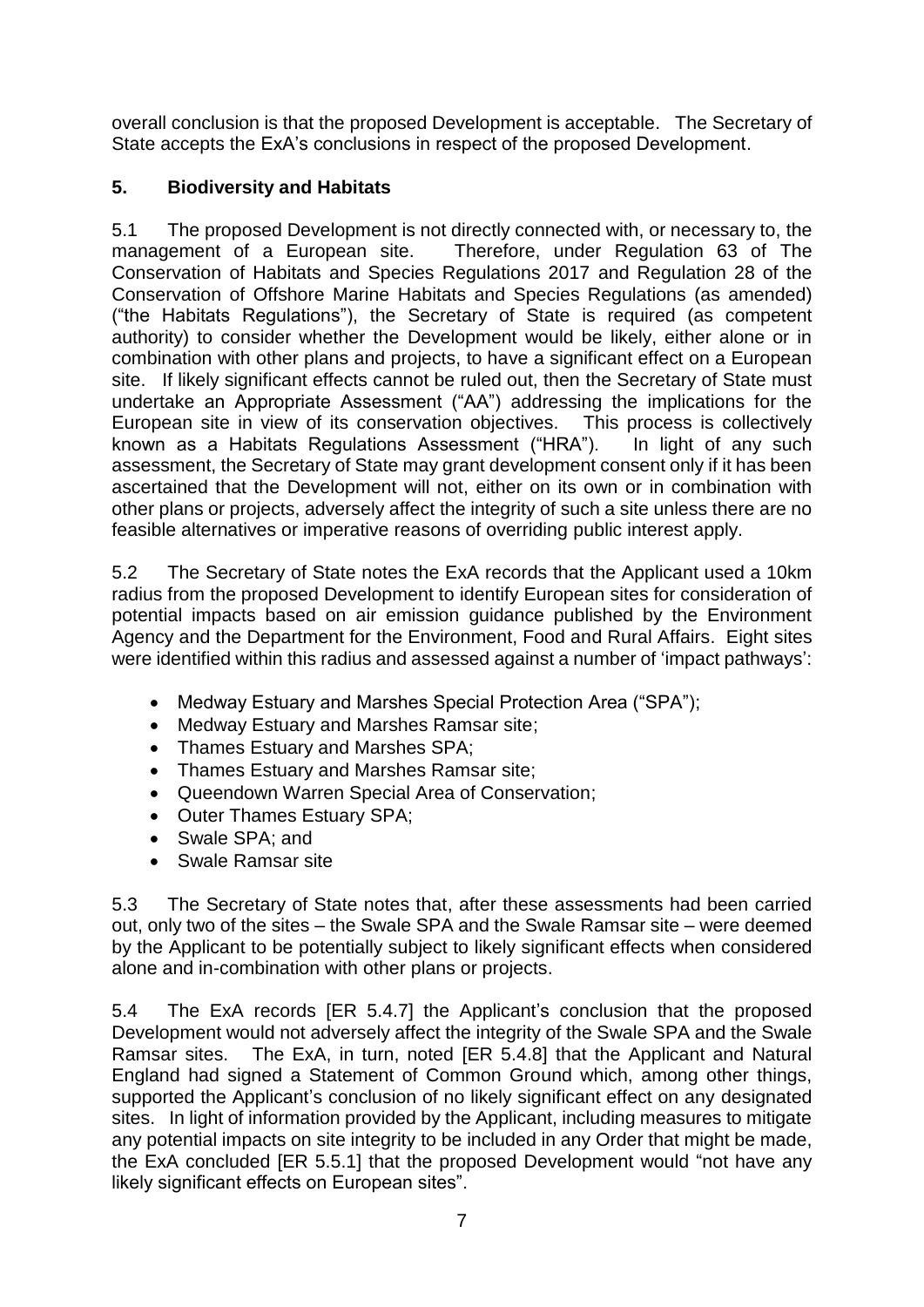5.5 As competent authority, the Secretary of State needs to be satisfied that the proposed development will not have an adverse impact on any sites designated under the Habitats Directive. In view of the Applicant's assessment of likely significant effects, the Secretary of State undertook an AA to consider whether there would be an adverse impact on the Swale SPA and Ramsar sites. The HRA considered the potential impacts of increases in dust emissions, changes to water quality and increased bird disturbance from the proposed Development on the integrity of the Swale SPA and Ramsar sites. The impacts of the proposed Development were assessed alone and in combination with other plans and projects and for construction and operational phases of Development.

5.6 The conclusion of the AA was that the proposed Development, alone and incombination with other plans or projects would not have an adverse effect on any European site. The conclusion is consistent with the advice of Natural England which was provided during the Examination. The Secretary of State's HRA, including the AA, is published alongside this letter.

### **6. Other Matters**

## Environmental Permit

6.1 The Secretary of State notes that the proposed Development would be subject to the Environmental Permitting regime under the Environmental Permitting Regulations 2016 ("EPR") covering operational emissions from the generating station - [REP4-003] in the Environment Agency's Statement of Common Ground submitted at Examination.

6.2 The Secretary of State must be satisfied that potential emissions from the Proposed Development can be adequately regulated under the EPR, as outlined in paragraph 4.10.7 of NPS EN-1. The Secretary of States notes that the ExA records [ER 6.2.12] the EA as confirming that the existing Environmental Permit for the existing K1 Kemsley plant could be varied to include the proposed Development. The Secretary of State also notes the ExA records [ER 6.2.13] that the EA is "comfortable with the proposal and the programme". Finally, the Secretary of State notes the ExA's conclusion that there are no impediments to the implementation of the proposed Development.

6.3 In the circumstances, the Secretary of State considers there are no reasons to believe the Environmental Permit will not be granted in due course.

### Human Rights Act 1998

6.4 The Secretary of State has considered the potential infringement of human rights in relation to the European Convention on Human Rights by the proposed Development and notes there were no human rights concerns raised during the Examination. He has no reason to believe, therefore, that the grant of the Order would give rise to any unjustified interference with human rights so as to conflict with the provisions of the Human Rights Act 1998.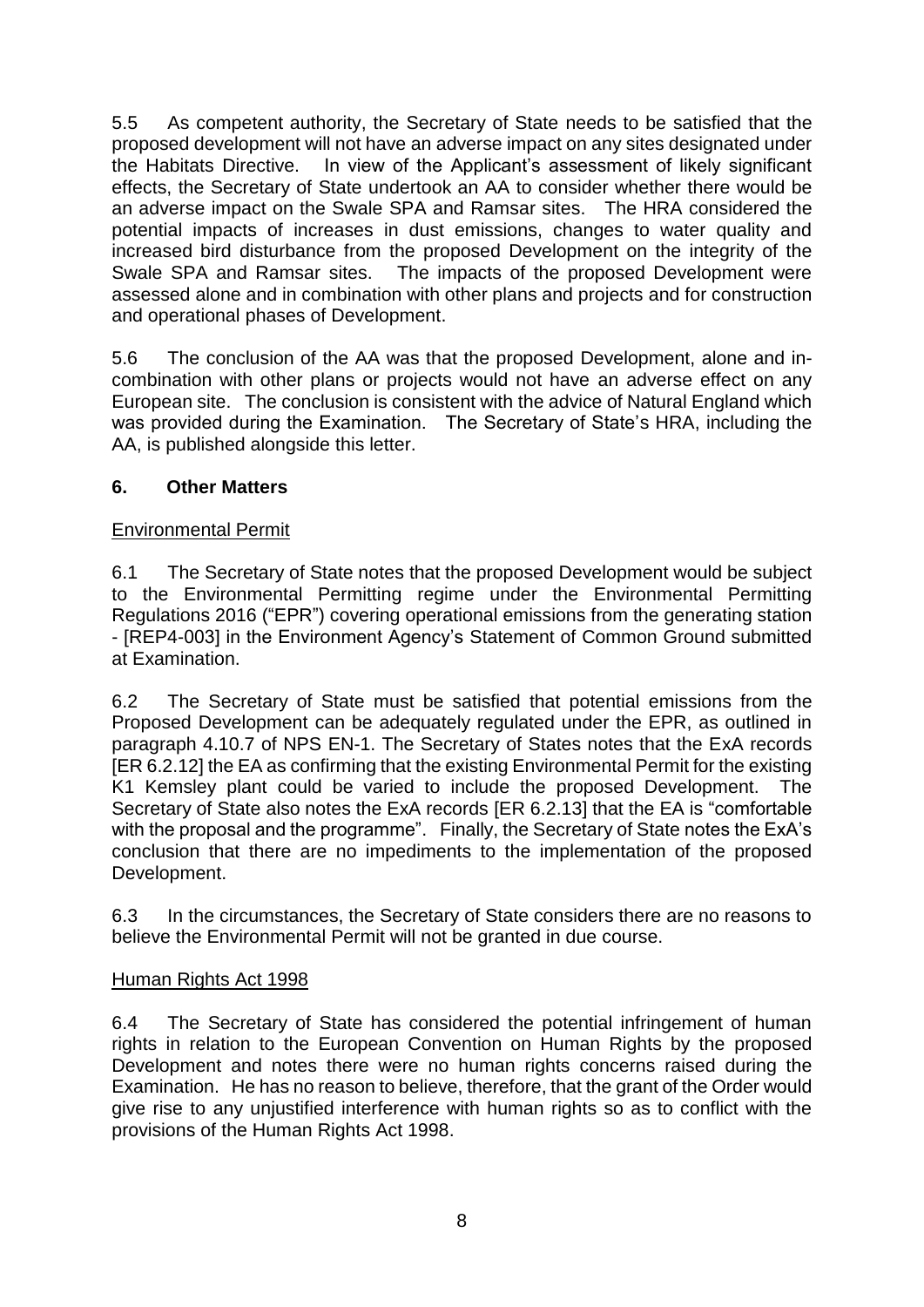# **7. General Considerations**

### Equality Act 2010

7.1 The Equality Act 2010 includes a public sector "general equality duty". This requires public authorities to have due regard in the exercise of their functions to the need to eliminate unlawful discrimination, harassment and victimisation and any other conduct prohibited under the Act; advance equality of opportunity between people who share a protected characteristic and those who do not; and foster good relations between people who share a protected characteristic and those who do not in respect of the following "protected characteristics": age; gender; gender reassignment; disability; marriage and civil partnerships<sup>3</sup>; pregnancy and maternity; religion and belief; and race. This matter has been considered by the Secretary of State who has concluded that there was no evidence of any harm, lack of respect for equalities, or disregard to equality issues.

## Natural Environment and Rural Communities Act 2006

7.2 The Secretary of State, in accordance with the duty in section 40(1) of the Natural Environment and Rural Communities Act 2006, must have regard to the purpose of conserving biodiversity and, in particular to the United Nations Environmental Programme Convention on Biological Diversity of 1992, when granting development consent.

7.3 The Secretary of State is of the view that the ExA's report, together with the environmental impact analysis, considers biodiversity sufficiently to inform him in this respect. In reaching the decision to give consent to the Development, the Secretary of State has had due regard to conserving biodiversity.

# **8. Secretary of State's conclusions and decision**

8.1 For the reasons given in this letter, the Secretary of State considers that there is a compelling case for granting development consent. Given the national need for such development, as set out in the relevant National Policy Statements referred to above, the Secretary of State does not believe that this is outweighed by the Development's potential adverse impacts, as mitigated by the proposed terms of the Order.

8.2 The Secretary of State has therefore decided to accept the ExA's recommendation to make the Order granting development consent [ER 8.2] to include modifications set out in paragraph 9.1 below. In reaching this decision, the Secretary of State confirms regard has been given to the ExA's Report, the LIR submitted by SBC and to all other matters which are considered important and relevant to the Secretary of State's decision as required by section 104 of the 2008 Act. The Secretary of State confirms for the purposes of regulation 4(2) of the Infrastructure Planning (Environmental Impact Assessment) Regulations 2017 that the environmental information as defined in regulation 3(1) of those Regulations has been taken into consideration.

<sup>1</sup> 3 In respect of the first statutory objective (eliminating unlawful discrimination etc.) only.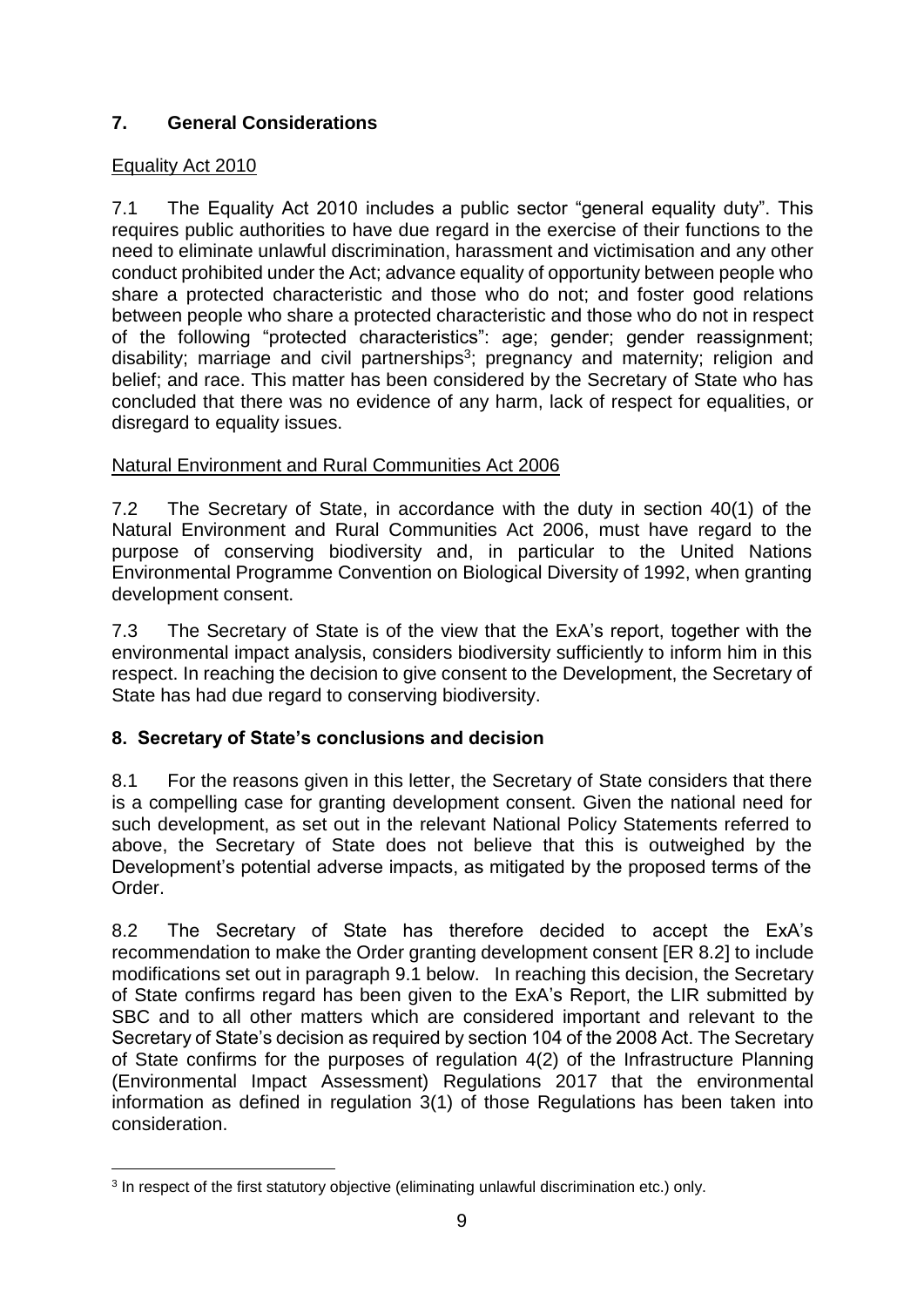## **9. Modifications to the Order by the Secretary of State**

9.1 The Secretary of State has made the following modifications to the Order recommended by the ExA:

(i) the description of the authorised project has been clarified to refer to the maximum capacity of the generating station (see paragraph 4.15 above);

(ii) Article 7 (Consent to Transfer Benefit of Order) has been amended to ensure that the Secretary of State and the relevant planning authority are notified of any transfer of the benefit of the Order for which the consent is not required. This is consistent with similar provisions that have been included in Orders made by the Secretary of State recently in respect of other similar generating stations;

(iii) Requirement 10 (Construction Hours) has been modified following consultation with so as to limit the works which may take place outside of the approved construction hours to emergency works (see paragraphs 4.16 – 4.17 above); and,

(iv) Requirement 12(3) has been modified to include consultation with the Environment Agency in respect of groundwater protection. This reflects the ExA's comments at paragraph 7.4.39 of the ExA's Report.

9.2 In addition to the above, the Secretary of State has made various changes to the draft Order which do not materially alter its effect, including changes to conform with the current practice for statutory instruments (for example, modernisation of language), changes in the interests of clarity and consistency and changes to ensure that the Order has the intended effect.

### **10. Challenge to decision**

10.1 The circumstances in which the Secretary of State's decision may be challenged are set out in the note attached at the Annex to this letter.

### **11. Publicity for decision**

11.1 The Secretary of State's decision on this Application is being publicised as required by section 116 of the 2008 Act and regulation 31 of the Infrastructure Planning (Environmental Impact Assessment) Regulations 2017.

Yours sincerely

**GARETH LEIGH Head of Energy Infrastructure Planning**